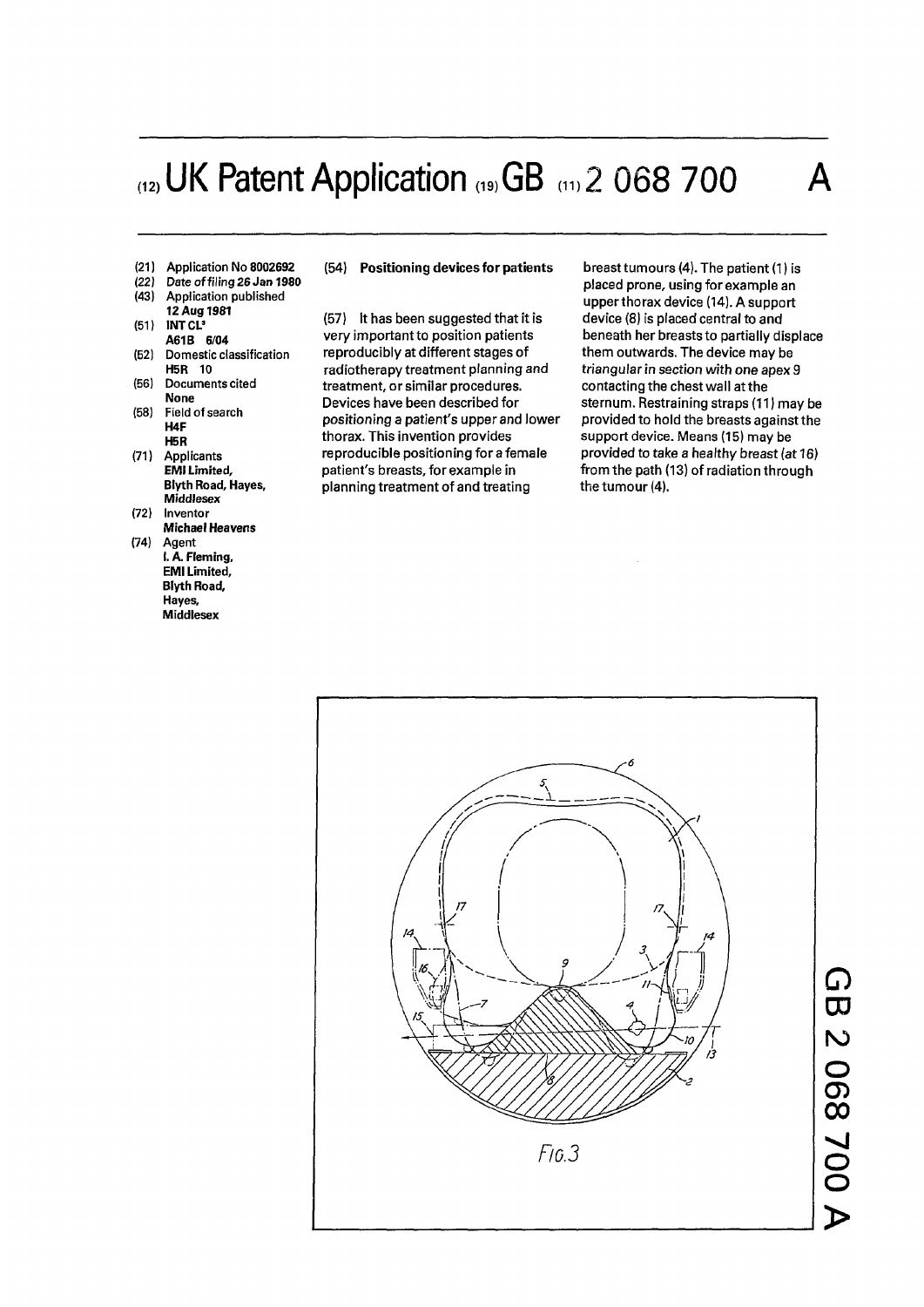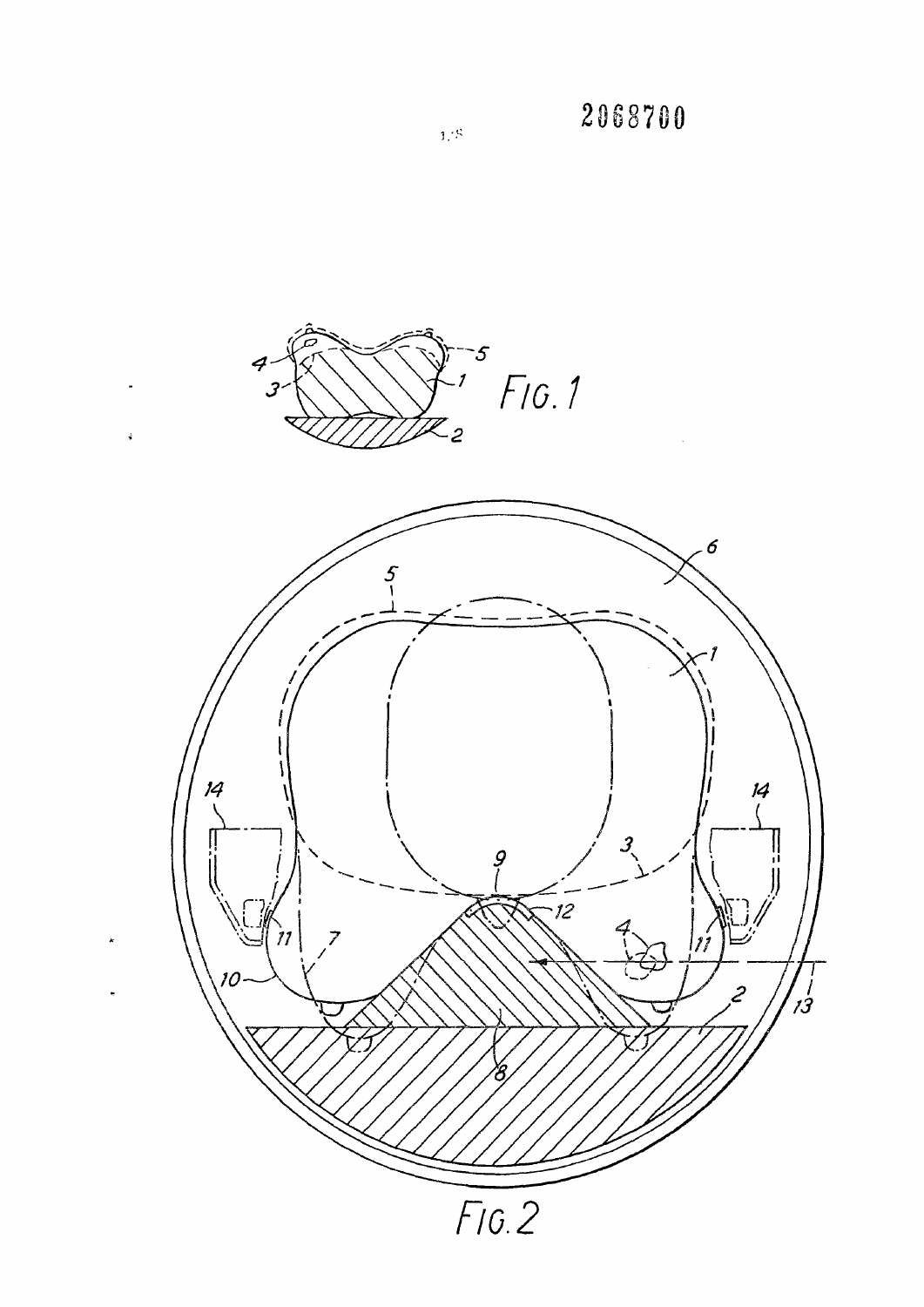

*FLO.3* 

 $\bar{z}$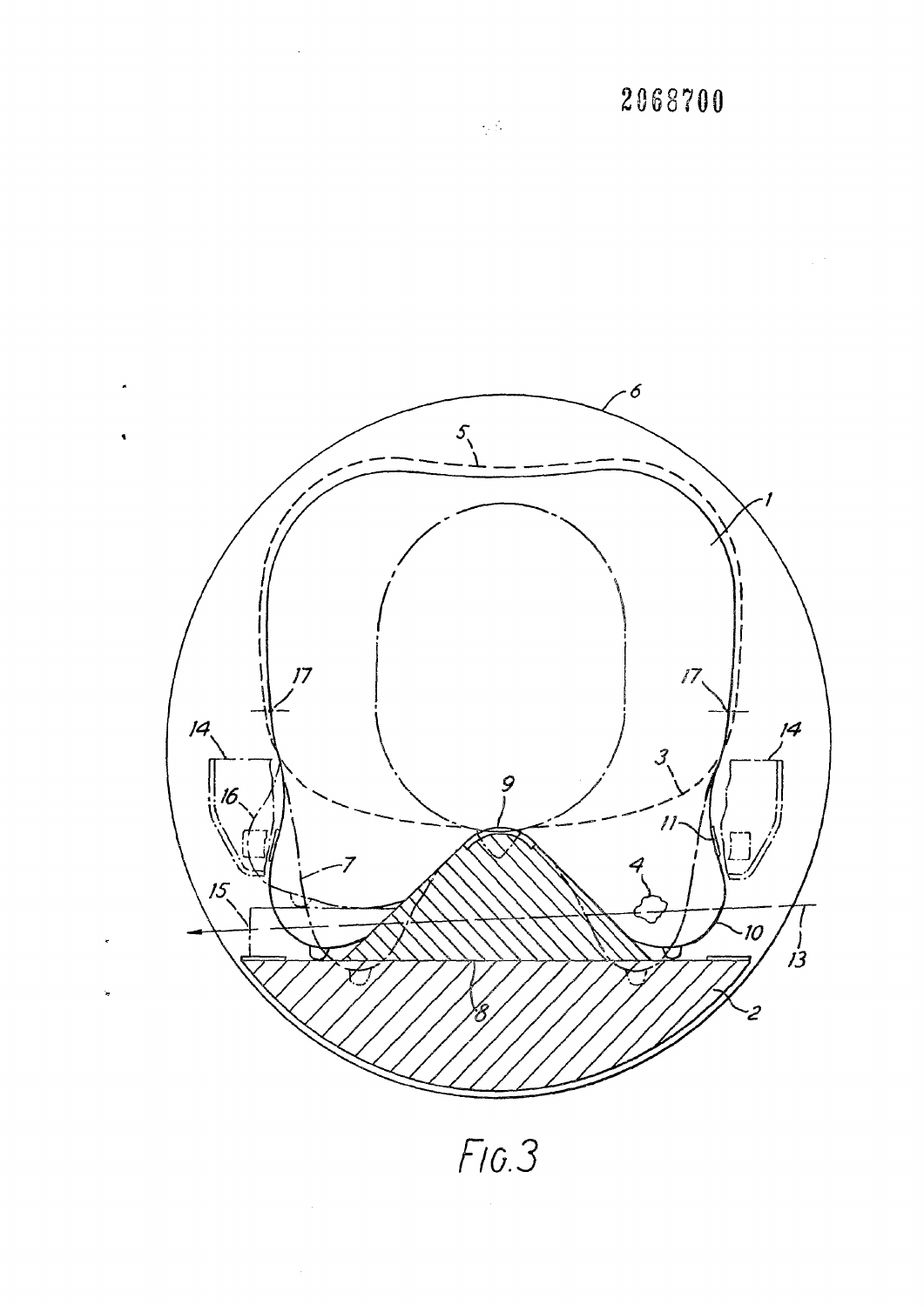

 $F$ IG.4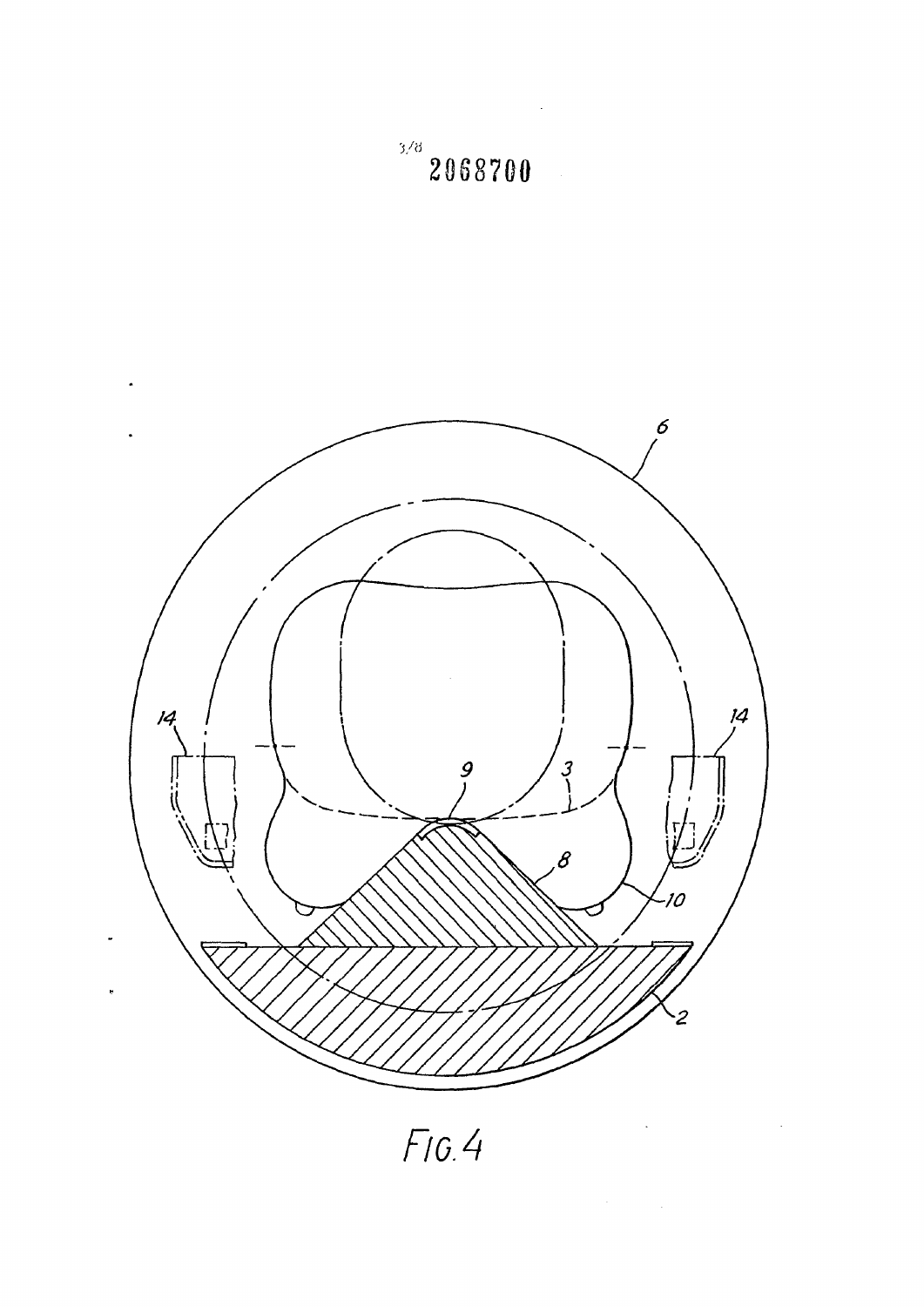Á 82  $\widetilde{\mathcal{E}}$  $\widetilde{\mathscr{C}}$  $-82$ ó  $\mathscr{P}$  $\ddot{\phantom{a}}$  $\dot{\mathcal{U}}$  $57$  $32$ ಜ F10.5 (o  $39 38<$  $33$ 62.  $\tilde{g}$  $\ddot{ }$ .<br>�  $\alpha$ Œ **Bl** DE 05  $\tilde{v}$  $\frac{2}{6}$  $25$ 0-181  $20<sup>2</sup>$ v<br>Oc l,  $\sim$  $\ddot{\phantom{a}}$  $\mathscr{D}'$  $\tilde{\mathcal{S}}$  $\mathcal{S}$  $23 - 81$  $\frac{1}{2}$ 

 $\frac{1}{2}$ 

2068700  $l_{\rm f}/8$ 

 $\label{eq:2.1} \frac{1}{\sqrt{2}}\sum_{i=1}^n\frac{1}{\sqrt{2}}\sum_{i=1}^n\frac{1}{\sqrt{2}}\sum_{i=1}^n\frac{1}{\sqrt{2}}\sum_{i=1}^n\frac{1}{\sqrt{2}}\sum_{i=1}^n\frac{1}{\sqrt{2}}\sum_{i=1}^n\frac{1}{\sqrt{2}}\sum_{i=1}^n\frac{1}{\sqrt{2}}\sum_{i=1}^n\frac{1}{\sqrt{2}}\sum_{i=1}^n\frac{1}{\sqrt{2}}\sum_{i=1}^n\frac{1}{\sqrt{2}}\sum_{i=1}^n\frac$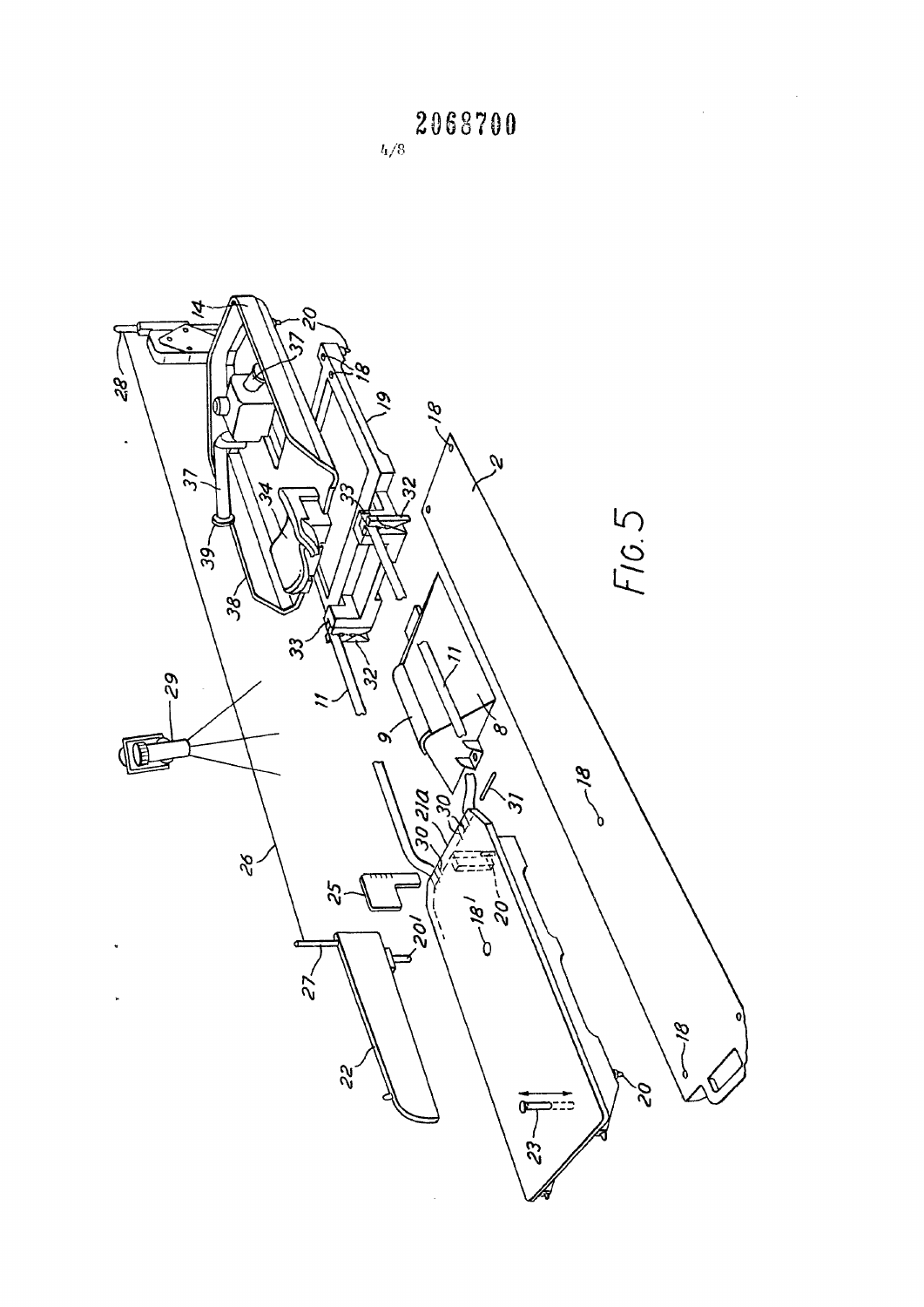**2068700**  5/3

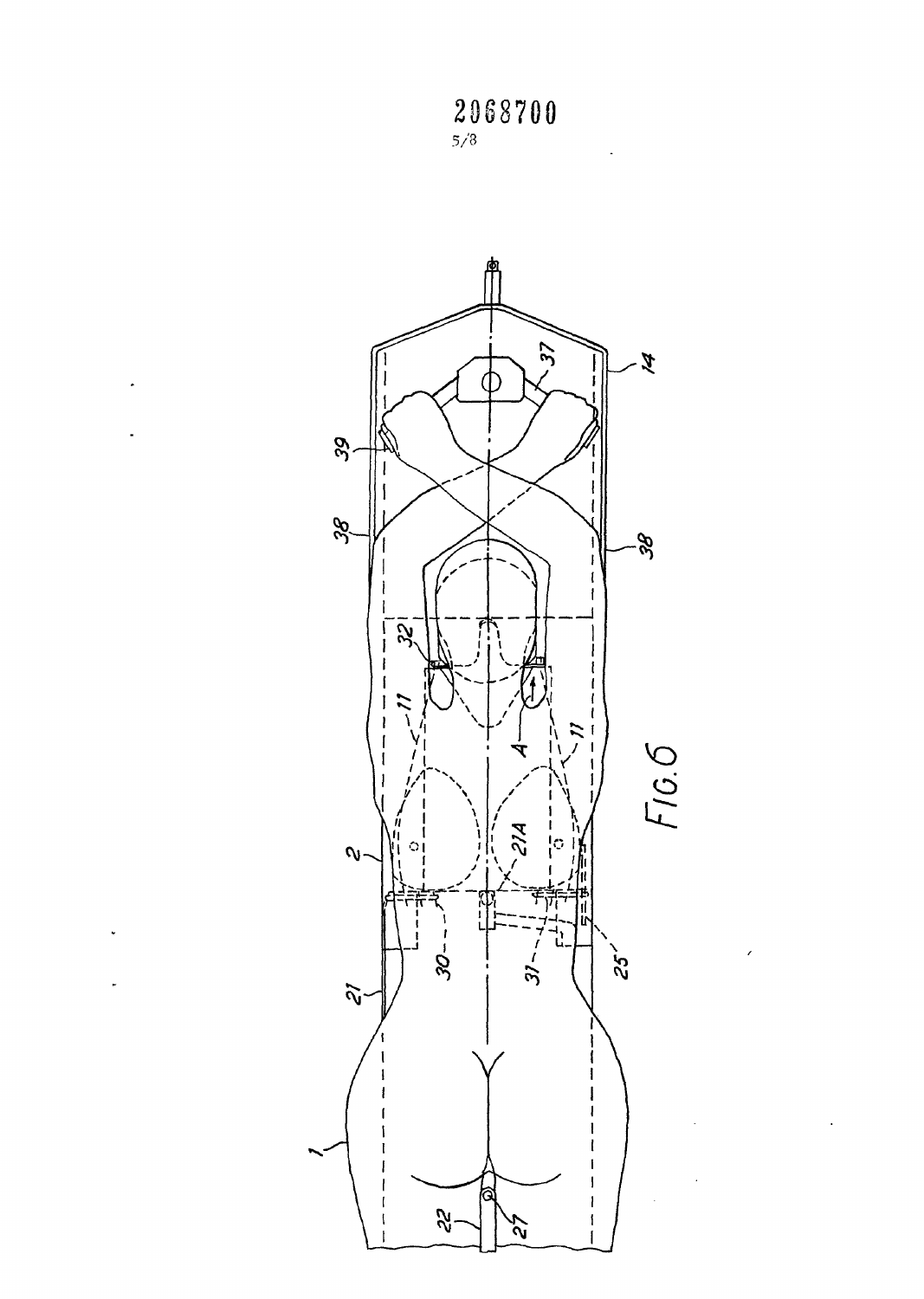

 $\cdot$ 

2068700  $\sqrt{3}$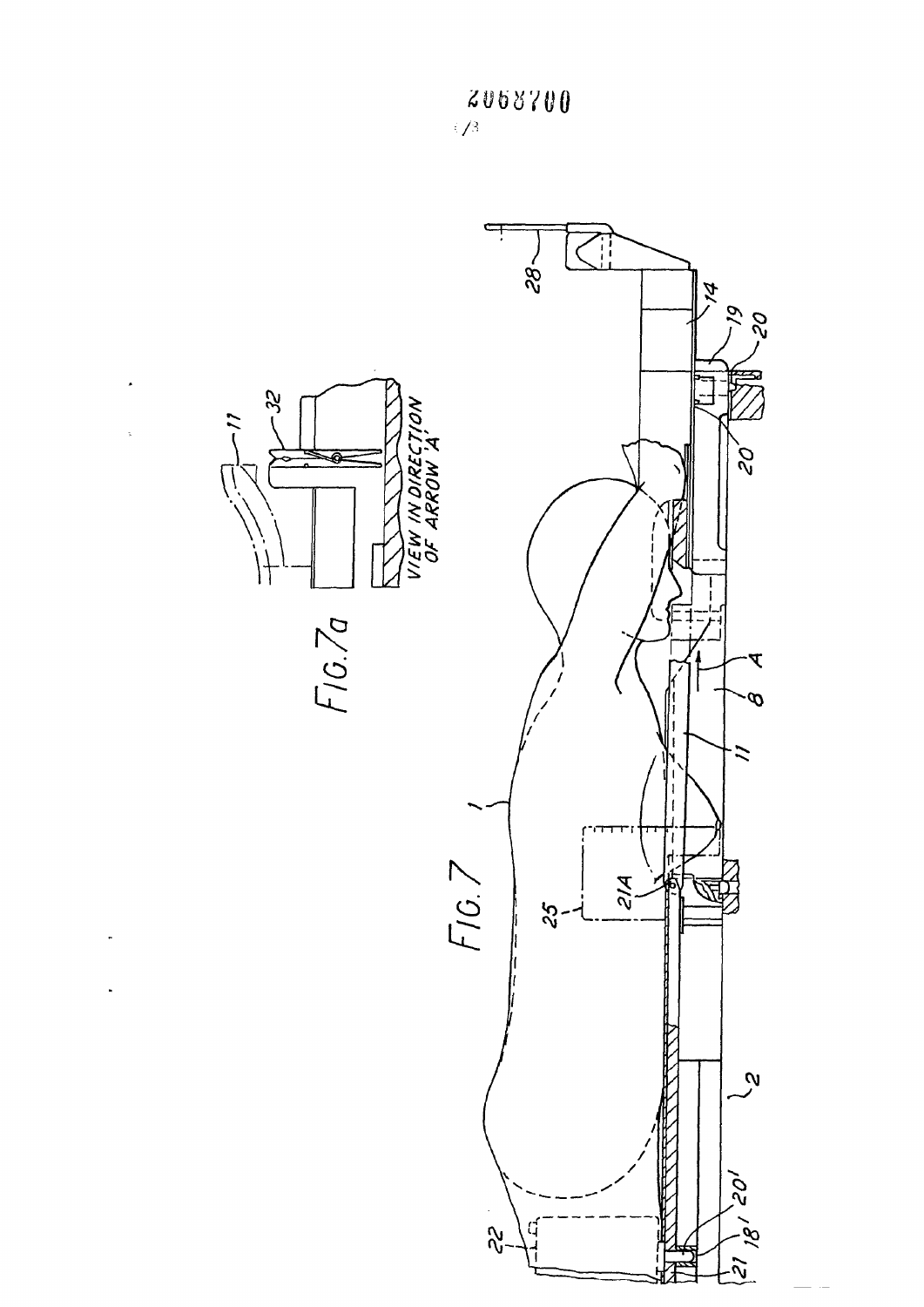

 $7/8$ 

 $\ddot{\phantom{1}}$ 

 $\ddot{\phantom{a}}$ 



 $FIG. 8$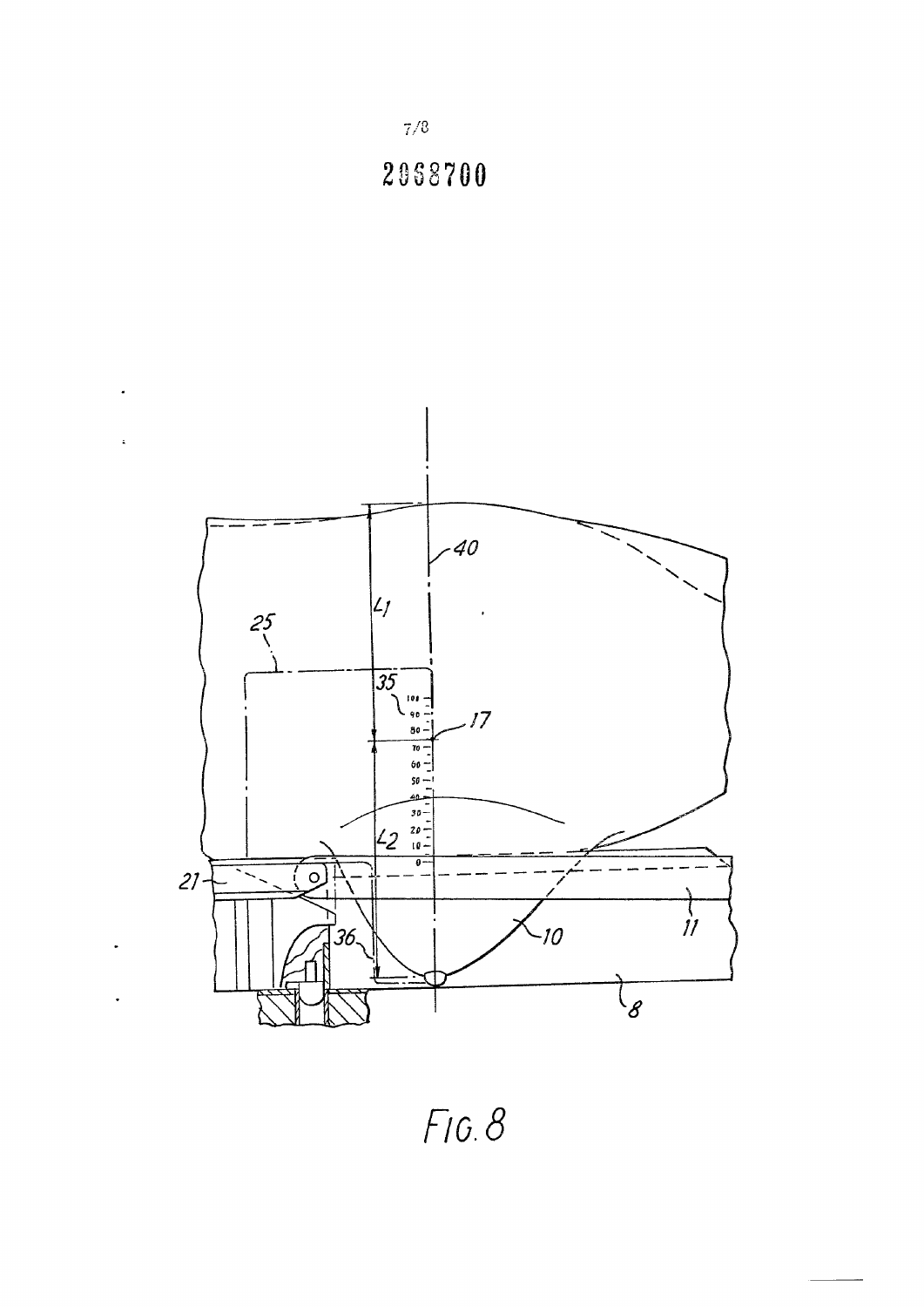$8, \stackrel{\circ}{\scriptstyle\sim}$ 2068700

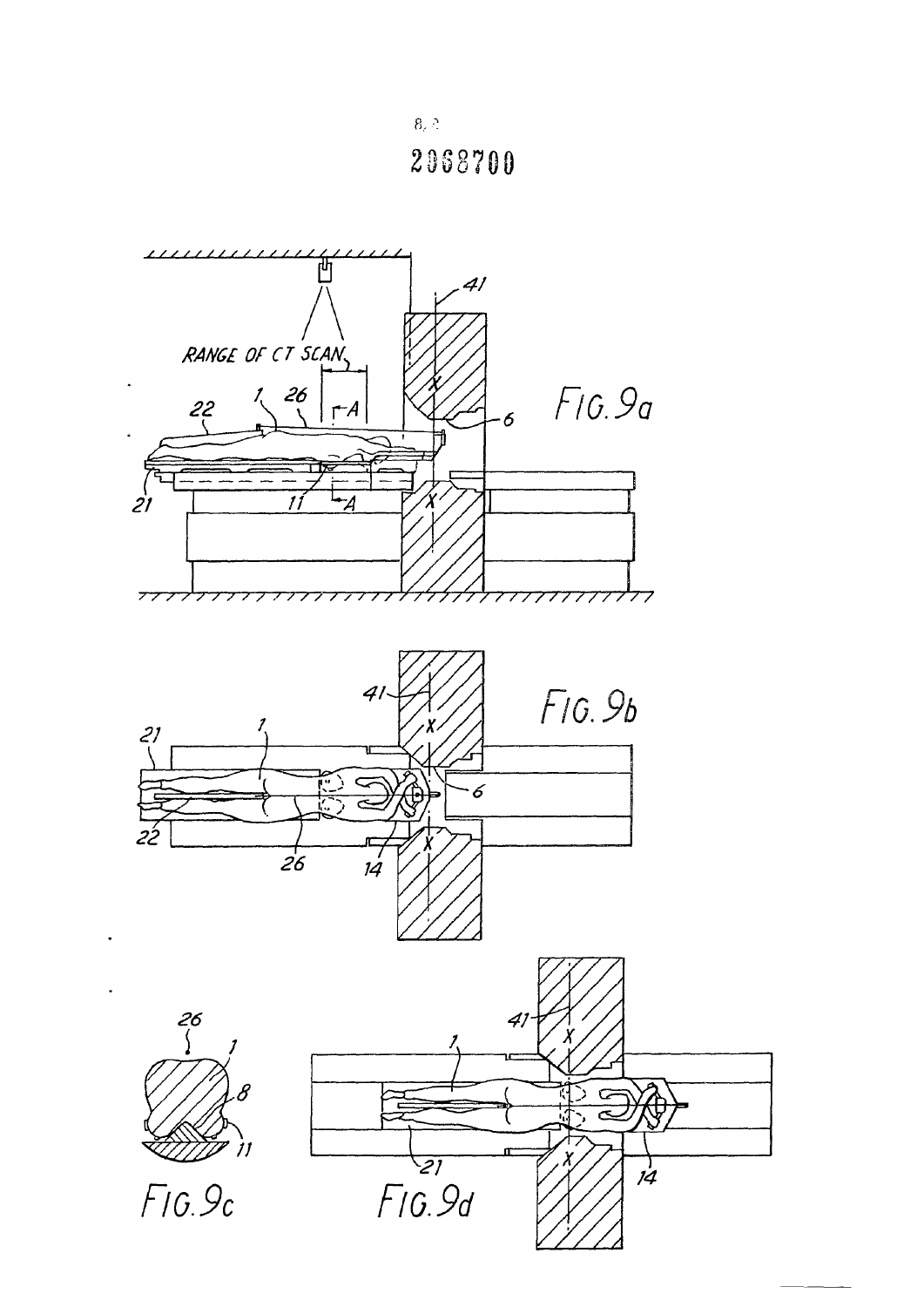1

### **SPECIFICATION**

Improvements in or relating to positioning devices

- 5 The present invention relates to devices for positioning a female human patient undergoing medical treatment, to maintain her breasts in a reproducible position. The invention is particularly, though not exclusively, related to devices for reproducibly posi-
- 10 tioning the breasts in different stages of the radiotherapy treatment planning (RTP) procedure, including the treatment itself. One well known method of treating malignant
- tumours is by irradiation by beams of x-rays, elec-15 trons or other particles, care being taken to reduce irradiation of surrounding healthy tissue to a minimum. This method of radiotherapy generally  $\cdot$  involves irradiating the tumour tissue many times
- over an extended period and from many different
- 20 directions so as to ensure a significantly greater dose in the tumourthan in surrounding tissue. It will be apparent that to be successful such treatment should be carefully controlled and meticulously planned and it is the practice to draw up detailed
- 25 treatment plans before irradiation is begun. Radiotherapy treatment planning takes into account information of different kinds including diagnostic radiography. Conventional shadowgraph x-ray pictures can be used to indicate the position of
- 30 a tumour, although they are not ideal. Recently there has been made available a diagnostic x-ray technique invented by G. N. Hounsfield (British Patent No. 1283915) and known as computerised tomography (CT). This technique is embodied in equipment such
- 35 as the CT7020 and CT7070 scanners made by EMI Medical and provides detailed cross-sectional x-ray pictures which are not obscured by shadows of adjacent features.

Such pictures are extremely valuable for

40 radiotherapy planning and have been used to determine the exact position and extent of tumours prior to therapy.

It is even possible to use the pictures to plan the treatment automatically, determining which paths

- 45 the beams should follow and what their intensities should be. This facility is provided by the EMIPLAN (Registered Trade Mark) equipment made by EMI- Medical.
- It has recently been realised (as disclosed in our 50 co-pending British Patent Application No. 7938326)
- . that for maximum success of radiotherapy it is essential for the patient's body to be as closely as possible in a corresponding position at different stages of the planning and treatment (x-rays, CT,
- 55 therapy etc.) so that the tumour is in the same position relative to body landmarks used to align the respective equipment.
	- Clearly if the treatment beams are planned relative to a CT picture the tumour and surrounding tissue
- 60 must be in the same relative position when the treatment is carried out. To that end the said Patent Application No.

7938326 discloses and claims equipment which in different embodiments is designed to reproducibly

65 position the patient's upperthoraxor lowerthorax and also to further aid reproducibility by positioning the lega and torso.

It is generally known that one form of cancer which is a significant problem forthe female popula-

- 70 tion is cancerof the breast. In very many cases where a malignant tumour has been found in a woman's breast the preferred treatment is mastectomy, usually accompanied by irradiation to ensure that no tumours remain. This is clearly a very drastic
- 75 *procedure* both in terms of medical considerations and in terms of the very considerable psychological shock to a woman losing a breast.

The almost routine use of this operation has recently given rise to growing concern in the medical

- 80 profession that the treatment is too drastic for many smaller tumours. It has been suggested that in many cases radiotherapy may successfully be employed with mastectomy being resorted to only in more serious cases.
- 85 It is therefore an object of this invention to provide an arrangement for reproducibly positioning the breast for medical procedures in particular radiotherapy treatment planning and treatment. According to the invention there is provided
- 90 apparatus for positioning a female patient to place her breasts in a reproducible position the apparatus including means for supporting the patient in a substantially prone position, with an aperture through which the breasts are suspended and a support
- 95 device placed beneath and central to the breasts so that they are partially supported and partially displaced outwards of said patient. The said support device is preferably substantially

triangular in cross-section.

- 100 The apparatus is particularly suitable for reproducible positioning of a patient's breasts for radiotherapy treatment planning. In order that the invention may be clearly understood and readily carried into effect it will now be
- 105 described by way of example with reference to the accompanying drawings of which. Figure 1 shows in cross section a supine female patient with unsupported breasts.

Figure 2 shows in cross section a prone average 110 size female patient with breast shown both unsup-

- ported and supported by the device of this invention. Figure 3 shows the device of Figure 2 supporting a female patient of largerthan average size, Figure 4 shows the device of this invention sup-
- 115 porting a female patient of smaller than average size, Figure 5 shows an exploded perspective view of an example of the positioning apparatus of this invention,
- Figure 6 is a plan view of the apparatus of Figure 5 120 with a patient in place,
	- Figure 7 is a side elevation of the apparatus of Figure 5 with a patient in place,
	- Figure 7a is a view of arrow A in Figures 6 and 7, Figure 8 is an enlarged detail of Figure 7 and

The drawing(s) originally filed was/were informal and the print here reproduced is taken from a later filed formal copy.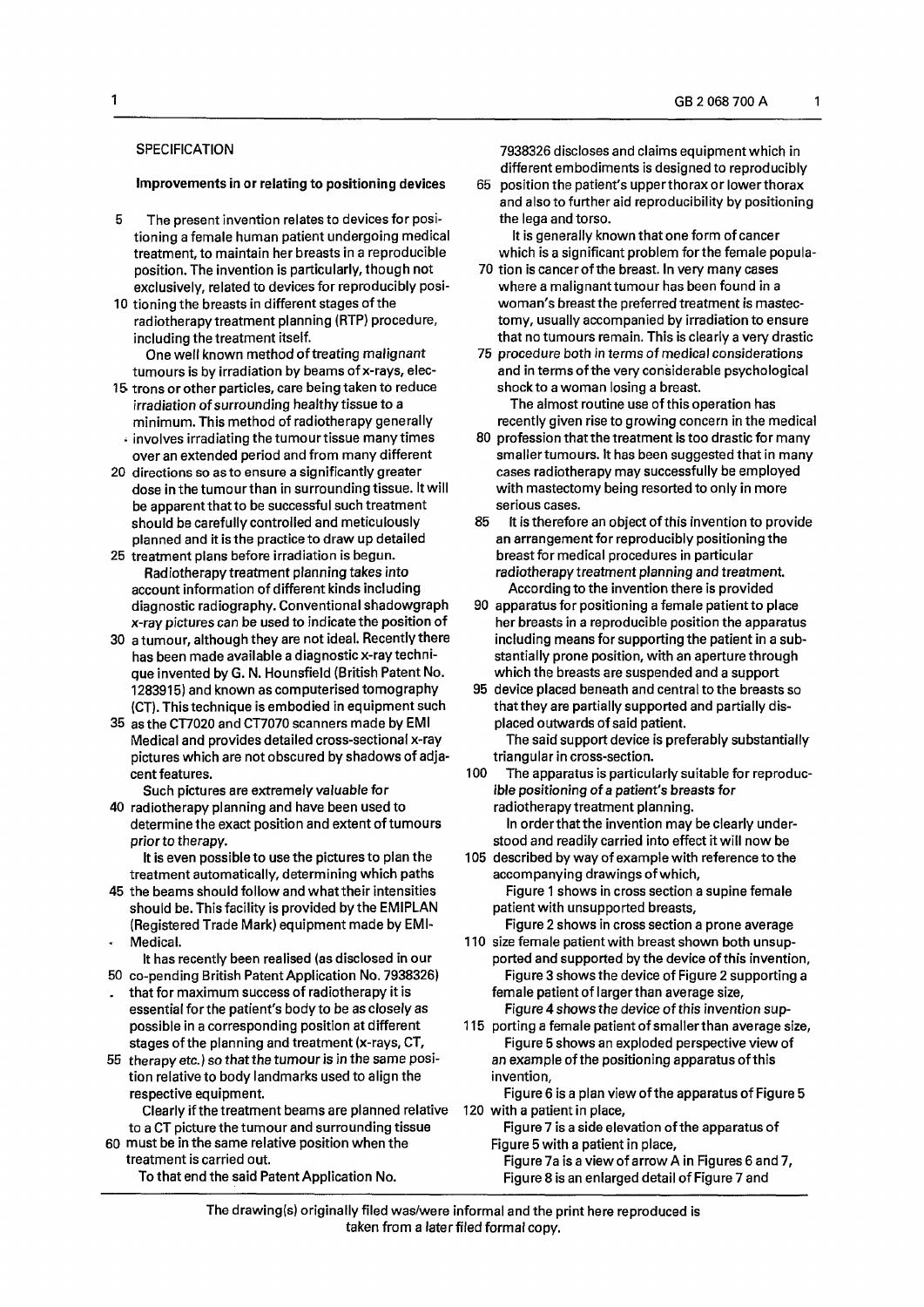Figure 9 shows views of a patient positioned with the apparatus of Figure 5 for a CT scanner. As for any radiotherapy treatment, for irradiation

of a woman's breasts it is desirable to place her body 5 in a reproducible position for each stage of the plan-

- ning and treatment. Forthis purpose the upper thorax positioning device and the leg positioning attachment in combination with a spot light directed at the patient, as described in the said Patent Appli-
- 10 cation No. 7938326, are particularly suitable. However it will be apparent that positioning the breasts is a more difficult problem since they comprise soft and mobile tissue outside the rib cage and therefore not restrained by bone structure. Nevertheless one
- 15 possible procedure is to place the patient's thorax reproducibly and to expect that the breasts will fall in the same position each time. The most apparently comfortable position forthe patient is supine and Figure 1 shows in cross section a supine patient 1 on
- 20 a flat radiotherapy platter 2. The rib cage is indicated at 3 and a breast tumour at 4. As can be seen the breasts in this position faff outward and retract to the chest wall. This would be especially marked for less firm breasts. As a result
- 25 the tumour 4 is brought closer to the chest wall reducing the available treatment beam paths which do not pass through the patient's torso. Furthermore, since the patient's back is the fixed surface two other problems arise. First the breasts and there-
- 30 fore the tumour, being above the chest wall, are subject to the maximum change of position on breathing, as may be seen from the expanded chest profile shown in broken line at 5 in Figure 1. Second the moment of the tumour from the mounting face is
- 35 large and errors in positioning will be amplified. It has been known to position a patient prone for breast examination. In one specialised CT apparatus for examining the breasts the patient is placed prone with the breasts suspended freely in a water bath.
- 40 Examination is then by x-ray beams in a horizontal plane, i.e. parallel to the chest wall. (See Gisvold et. al.. Am J. Rad. *133,*1143-1149,1979). This equipment is of course intended purely for examination and unless therapy treatment is envisaged the prob-45 lem of repeatability does not arise.
- Figure 2 shows a view similar to Figure 1 of a prone patient placed in the vertical aperture 6 of a typical CT scanner. This patient is a 50 percentile U.S. female, i.e. the average of the US population.
- 50 Leaving aside the practical problems of attaining the required position, the broken line 7 shows the position of the patients breasts if they are allowed to hang unsupported. It will be apparent that this position provides the maximum separation between
- 55 tumour 4 and the chest wall thus allowing irradiation beam paths to be well clear of the chest. Further, if the patient can be supported with the chest wall in a fixed position the breasts are not subject to significant motion in breathing. This position is still not
- 60 ideal, however. If allowed to hang unsupported the breasts may take the same position on each occasion but that very much depends on the chest wall position being totally invariant and it is also very difficult to place them relative to fixed references.
- 65 This problem may be eased by placing the breasts in

moulded shells such as are often used forthe head. However assembly of the shells and insertion of the breasts is not straightforward and it should be noted that the nipples should not be enclosed as they vary

- 70 in size under certain conditions. Another, although less significant, disadvantage is that in this position the distance between the patient's back and nipples is a maximum, increasing clearance problems particularly in CT scanners with smaller apertures.
- 75 It is proposed in this arrangement to place on the platter2 a support 8 of triangular cross-section placed symmetrically of the breasts with one apex 9 in contact with the chest waif at the sternum. This separates and partly supports the breasts to take the
- 80 position shown in solid line at 10. The support 8 retains the advantages of the prone position, in fact providing the required firm positioning forthe chest wall and including shallow breathing. It provides  $a_{\star}$ positive centering of the patient relative to the platter
- 85 2 and, if made of a suitable material, has a bolus effect improving the dynamic range of beam paths through the breasts forCT examination (that is it fills the otherwise unavoidable airspace between the breasts). Reproducible positioning and minimum
- 90 breathing motion are further aided by the use of breast motion control straps 11 which pass longitudinally of the patients body to hold the breasts firmly against support 8. In this example support 8 is made ogainat aupport of in this example aupport o is made 95 this formal pada 12 for maximum community at the reg-
- thick foam pad 12 for maximum comfort at the reg-<br>ion of contact with the sternum. It will be apparent that the support 8 needs to be of identical size for each planning and treatment stage for one patient, although it may be of different size
- 100 for other patients. It need not, however, be of the same material for each stage. Thus forthe radiotherapy stage the support 8 could be made of or include lead to attenuate treatment beams following paths such as 13 and to prevent unnecessary 105 irradiation ofthe healthy breast.
- Also shown in Figure 2 are the extremes of the position ofthe upperthorax device 14 supporting the patients' head and shoulders. As can be seen this is sufficiently higher than the platter 2 to allow ade-110 quate clearance forthe breasts.
- Figure 3 shows a 97.5 percentile U.S. female; considerably larger than average. It can be seen that the platter and support used for the 50 percentile is still. suitable forthis largerwoman. Also shown is an
- 115 alternative arrangement for protecting the healthy breast from unnecessary irradiation, namely a polystyrene block 15 moving that breast to take the raised position 16.

Marks 17 on the patients sides are tattoo marks for 120 aiding positioning and will be further described hereinafter.

For comparison Figure 4 shows a 2.5 percentile U.S. female; smaller than average.

- In Figure 5 there is shown an exploded perspective 125 view of the complete arrangement used to position
- the patient 1 for radiotherapy treatment planning. The major part of the arrangement is also shown in plan and side elevation, in Figures 6 and 7 respectively, assembled with the patient placed on it and
- 130 reference may be made to those Figures inthefol-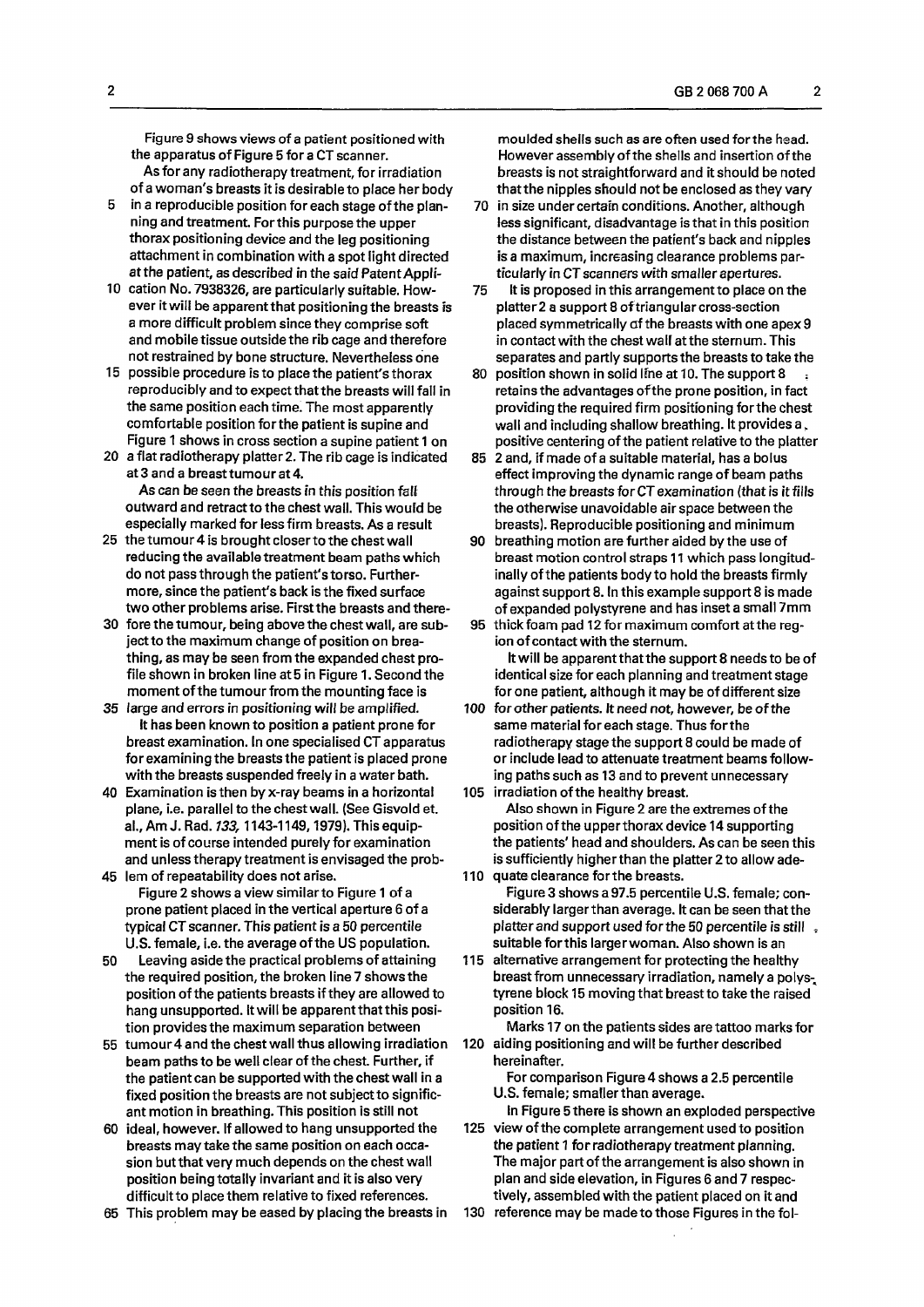lowing description.

Referring to Figure 5 there is shown at 2 the basic radiotherapy platter 2 seen in section in the preceding Figures. Unlike the platter which is commonly

- 5 used for radiotherapy, the platter 2 is provided with holes 18 to take other equipment by dowel fixings. Other fixings may, of course, be used and maybe necesary for use with a linear accelerator and its simulator. Provision is made to plug holes 18 with 10 material of suitable x-ray absorption.
- Fitted at one end of platter 2 is the upper thorax and shoulder alignment device 14. This is essentially as described in the said application No. 7938326 except that there is inserted an intermediate frame
- 15 -19 whose primary purpose is to provide additional height forthe patient's head above the platter and thereby to provide clearance thereabove for her breasts. The alignment device and intermediate frame are both in this example placed by dowel fix-20 ing20.

At the opposite end of the platter 2 there is a torso and leg support platform 21 to provide the same additional height forthe torso and legs as was provided by frame 19 forthe head and shoulders. This is

- 25 covered with a 7mm thick rubber cushion such as is generally allowed on radiotherapy platters for patient comfort. Platform 21 is provided also with a torso and legs alignment attachment 22, which is also essentially as described in said application No.
- 30 7938326. This is mounted by a dowel fixing 20' and a pillar 23, which is retractable to allow the patient to be placed without obstruction. Also fitted to platform 21, in detachable manner in a suitable socket, is a breast alignment gauge 25 which will be described
- 35 hereinafter. There should preferably be a socket at each side forthis gauge although two gauges can be used.

As described in the said application No. 7938326 an elasticated centre line cord 26 may be stretched

- 40 between posts 27 and 28 on the torso and legs alignment attachment 22 and upperthorax alignment device 14 respectively. This aids lateral alignment of the patient, particularly if assisted by a ceiling mounted spotlight as illustrated at 29.
- 45 Between frame 19 and plaform 21 there is mounted on the platter 2 the breast support wedge 8. At either side of wedge 8 there are the breast - motion control straps 11 which pass outside the
- patient's breast to reduce involuntary motion of this 50 relatively mobile tissue. These are of 25mm wide by
- . 0.5mm long thick clear PVC and are inserted into opposing sides of platform 21 in slots 30 of which there are a plurality on each side to allow for variations in width of individual patients. They are held in
- 55 the chosen slots by nylon retaining pins 31. At the frame 19 the straps 11 are held by clamps 32 and may be aligned against repeatability datum marks 33. Figure 7a shows an enlarged detail of the view of arrow A in Figures 6 and 7. The upper thorax
- 60 device 14 also includes a head support 34. This is capable of a longitudinal adjustment sufficient for the 2.8" variation in the distance from the base of the breasts to the crown of the head found between 2.5 percentile and 97.5 percentile U.S. females. However

18 for upperthorax device fixing dowels 20 to give a further adjustment.

The breast positioning gauge 25 is shown in more detail in Figure 8 which is an enlarged part of Figure

- 70 7. In this Figure there can more clearly be seen a tattoo 17, on the patient's side, the position of which *can be determined* against a scale 35 on gauge 25. Although other marks could be used for reference, it is common in radiotherapy to use small marks tat-
- 75 tooed onto the patient's skin since these can not be accidentally removed between treatment stages. They are not obtrusive and in the present case should be acceptable to most women since their positions are such that they would be concealed by a
- 80 brassiere. The tattoos are on both sides of the patient for optimum reference and it is suggested that for avoidance of error that on the side of the diseased breast could be red. It will be appreciated that the repeatibility of patient positioning using
- 85 devices such as that of this invention is much improved if a well ordered positioning procedure is followed at each stage at which the device is used. Forthe device of this invention the preferred positioning procedure is as follows, with reference to
- 90 Figures 5 to 8.

Initially the patient is placed prone with her legs and lower torso on platform 21 and head on support 34 of attachment 14 so that her breasts are suspended in the opening therebetween. Leg alignment

- 95 attachment 22 and cord 26 are put in place and then, using the narrow end of the breast alignment gauge 25, the patient's position is adjusted so that the base of each breast is close to (say 5mm from) the leading edge 21A of the torso and legs support platform.
- 100 This is a first datum which will probably be used as a reference for CT scans with the platter being withdrawn fixed amounts from the initial position. The patient should then always be referred to this leading edge and the distance of the base of the breasts
- 105 from it should be recorded in the patient's file for setting in future stages of the procedure. The breast support wedge 8 is placed so that its apex is in contact with the patient's sternum overthe largest possible distance.
- 110 The patient is placed with her arms above her head and crossed to grip handles 37 of the upper thorax alignment device 14. The position of the handles are then adjusted to ensure that:
- a) the patient's shoulders are placed as low as 115 possible consistant with her comfort;

b) herelbows are in contact with the side flanges 38 of the tray of device 14; and

c) the handles are fully grasped so that her thumbs are against the end stops 39.

120 After this has been done the hand grips are firmly secured by suitable fixings (not shown) and the relevant positions are noted against appropriate scales or reference marks. The positions are recorded in the patient's file.

- 125 The patient's head is then positioned on the headrest 34 ensuring that:
	- a) her face is parallel to platter 2;
	- b) her head is in line with her body; and
	- c) her neck is'as full extended as is comfortably
- 65 the intermediate frame 19 is provided with two holes

130 possible. Her heels (or ankles), calves (or knee-caps)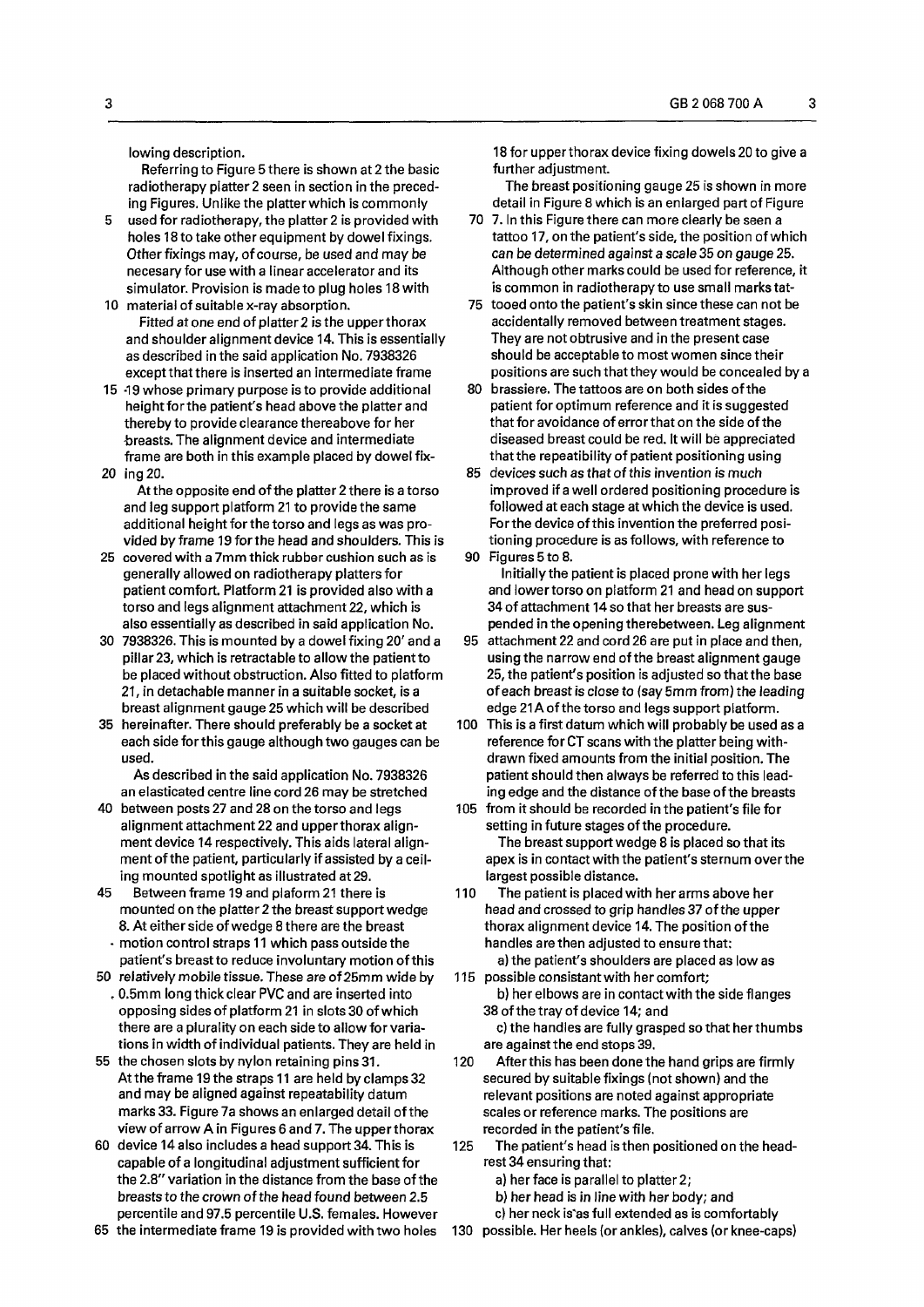and thighs are positioned comfortably against the torso and legs alignment attachment 22. Her torso is then centred against the centre line provided by cord 26 using the division between her buttocks (or a tat-

- 5 too above a lumbar vertebra or both) and a tattoo positioned above a thoracic vertebra. It is then necessary to ensure thatthe patient's torso is laterally positioned to be parallel to the platter. For this purpose the breast alignment gauge 25
- 10 is used in conjuction with the lateral tattoos 17 which should be at the same height forthe gauge at each side. These tattoos are preferably placed on the patient on the first occasion on which the equipment is used so that each tattoo lies on a line (40 in Figure
- 15 8) which is vertically through the centre of the patient's nipple when she is prone. They are also preferably placed so that the vertical distances  $L_1$ from the tattoo to the patient's shoulders and  $L<sub>2</sub>$  from the tattoo to the base of the nipple are equal. Using
- 20 these prepared marks each breast is positioned in the longitudinal direction so that the nipple is in vertical alignment with tattoos 17 using the edge of gauge 25.
- As mentioned hereinbefore, breast shells may be
- 25 used and these would then be attached to wedge 8 instead of making this longitudinal alignment. Finally a suitably prepared (radiused and pierced) end of each breast motion control strap 11 is attached to platform 21, in a slot suitable for the
- 30 patient's size, by a respective rod 31. These straps are passed around her breasts and through the clamps 32 on the intermediate frame 19 where they are tightened until the desired amount of breast compression is achieved and firmly clamped. The
- 35 strap is cut to length at the datum mark 33, preferably by marking the position of the datum on the transparent strap with a pen and cutting after removal. These straps are then personal to the particular patient and should be appropriately identified
- 40 and retained in her file where the slots 30 used in platform 21 should also be recorded. These straps will be used each time the patient is positioned and will always apply the same degree of breast compression if the end of the strap is aligned with datum
- 45 33. If the details then recorded in the patient's file are used on each subsequent planning or treatment stage then reproducible positioning will be significantly improved. It should be noted that if the breast reduces in size as the tumour regresses the degree
- 50 of compression may be increased by further shortening as the treatment plan is modified. As it is the practice in radiotherapy to irradiate the patient with beams from many different directions, subject to clinical requirements for avoiding sensi-
- 55 tive tissue, it may be desirable to cut away the leading corners of platform 21 to a greater extent than indicated. This permissible provided attention is paid to the integrity of the structure and may be aided by the choice of material such as carbon fibre 60 reinforced materials.
	- The end of platform 21 closest to the patient's breasts should also be made of material as transparent as possible to x-rays, consistent with strength to permit scannograms and other x-ray pictures to be
- 65 taken for determination (among otherthings) of

required lead shields for sensitive organs during treatment.

Figures 9a and 9b show in side elevation and plan respectively the patient 1 placed with the apparatus

- 70 of this invention for examination on a CT scanner (as illustrated an EMI CT 7020). Figure 9c is a view on arrows AA of Figure 9a particularly noteworthy is the position of cord 26 in this view. This will appear on the CT scan and provide an artefact free datum rela-
- 75 tive to the platter 2. The patient so placed may then be introduced into the scanner aperture 6 head first, as shown in Figure 6 so that the x-ray plane 41 is the desired distance from datum face 21A. It will be understood that it is not necessary forthe patient to
- 80 be introduced head first but since the 97.5 percentile U.S. female hip width is greater than the aperture diameter of some scanners, this mode may be required in practice.

It will be apparent that variation may be made to

85 the detailed arrangement described hereinbefore consistent with the basic principles of the invention. In particular specific dimensions and alignment devices may be varied provided the alternatives allow reproducible positions to be determined and 90 recorded.

Furthermore the invention is not limited to breast positioning for radiotherapy but may be used, for example, for ultrasound examination, nuclear medicine examination, nuclear magnetic resonance

- 95 examination, diagnostic examination by conventional x-rays or CT chest wall treatment following mastectomy or the treatment of Hodgekins disease. Other variations or uses ofthe invention will be apparent to those with the appropriate skills. For
- 100 example for the EMI-Medical CT 7070 scanner which has a 600mm aperture, and on which the gantry can be slewed, the upperthorax tray width can be increased but platform 21 may need to be further cut away to avoid interfacing with a slewed CT examina-105 tion plane.
	- CLAIMS

1. An apparatus for positioning a female patient to place her breasts in a reproducible position, the apparatus including: means for supporting the

110 patient in a substantially prone position and having an aperture through which breasts are suspended; and a support device placed beneath and central to the breasts so that they are partially supported and  $\cdot$ partially laterally displaced outward of said patient.

115 2. An apparatus accordingto claim 1 in which the support device is substantially triangular in cross- . section.

3. An apparatus according to claim 2 in which the support device is disposed relative to the means for

120 supporting the patient so that one apex thereof contacts the chest wall, of a patient in position, at the sternum.

4. An apparatus according to claim 3 in which the support device includes a resilient pad at said one 125 apex to contact the patient's sternum.

5. An apparatus according to any preceding claim in which the support device is made of expanded polystyrene.

6. An apparatus according to any preceding 130 claim in which the support device includes lead.